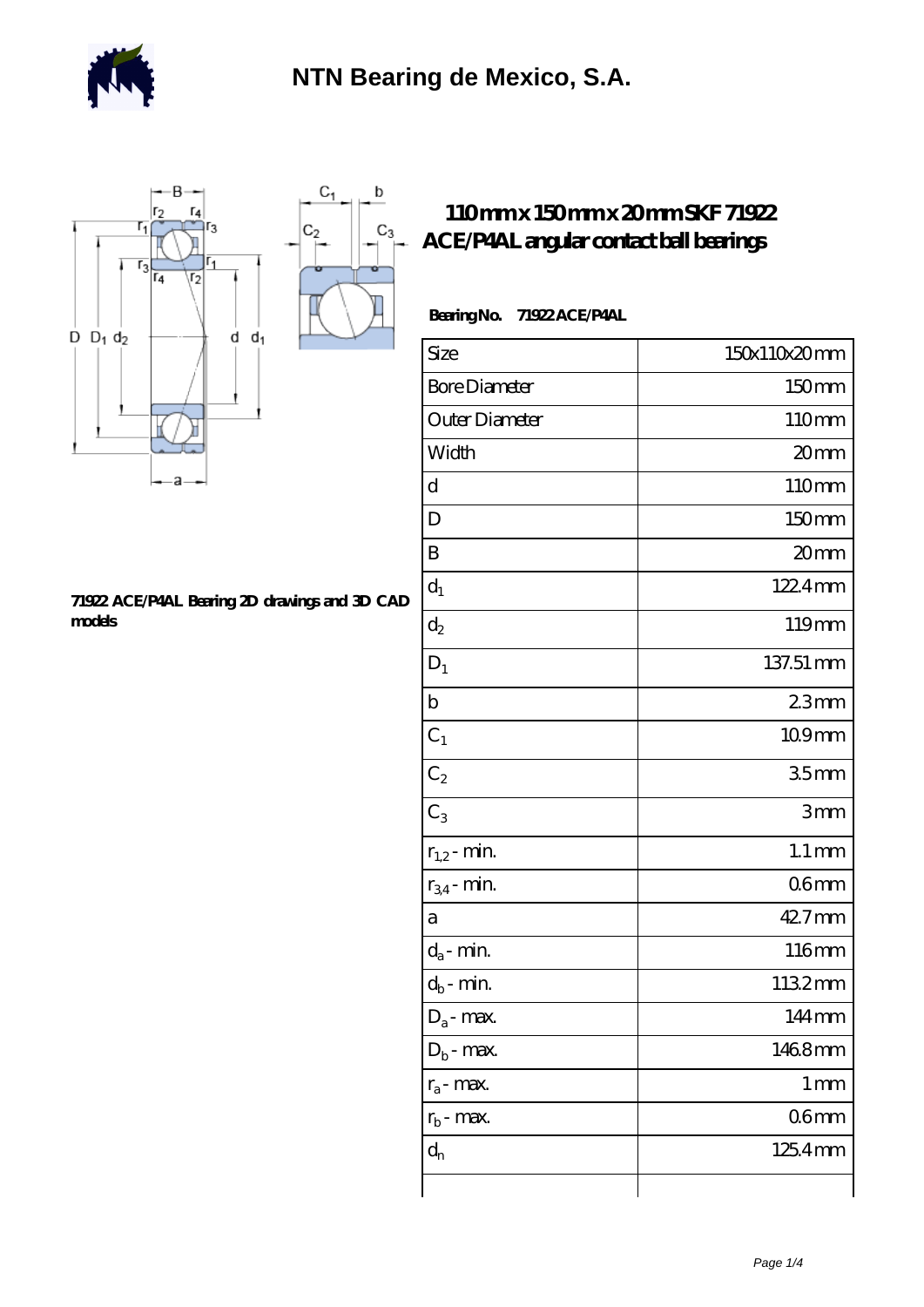

## **[NTN Bearing de Mexico, S.A.](https://m.berliner-freunde.org)**

| Basic dynamic load rating -<br>С         | 37.7kN            |
|------------------------------------------|-------------------|
| Basic static load rating - $C_0$         | 32.5kN            |
| Fatigue load limit - P <sub>u</sub>      | 1.2 <sub>kN</sub> |
| Limiting speed for grease<br>lubrication | 10300r/min        |
| Limiting speed for oil<br>lubrication    | 16000mm/min       |
| Ball - $D_w$                             | $127$ mm          |
| Ball - z                                 | 26                |
| $G_{ref}$                                | 11 cm3            |
| Calculation factor - e                   | 068               |
| Calculation factor - $Y_2$               | 0.87              |
| Calculation factor - $Y_0$               | 038               |
| Calculation factor - $X_2$               | Q41               |
| Calculation factor - $Y_1$               | 092               |
| Calculation factor - $Y_2$               | 1.41              |
| Calculation factor - $Y_0$               | 0.76              |
| Calculation factor - $X_2$               | 067               |
| Preload class A - G <sub>A</sub>         | 340N              |
| Preload class $B - G_B$                  | 1030N             |
| Preload class $C - G_C$                  | 2070N             |
| Calculation factor - f                   | 1.2               |
| Calculation factor - $f_1$               | 099               |
| Calculation factor - $f_{2A}$            | 1                 |
| Calculation factor - $f_{\rm 2B}$        | 1.04              |
| Calculation factor - $f_{\chi}$          | 1.07              |
| Calculation factor - f <sub>HC</sub>     | 1                 |
| Preload class A                          | 199N/micron       |
| Preload class B                          | 301 N/micron      |
|                                          |                   |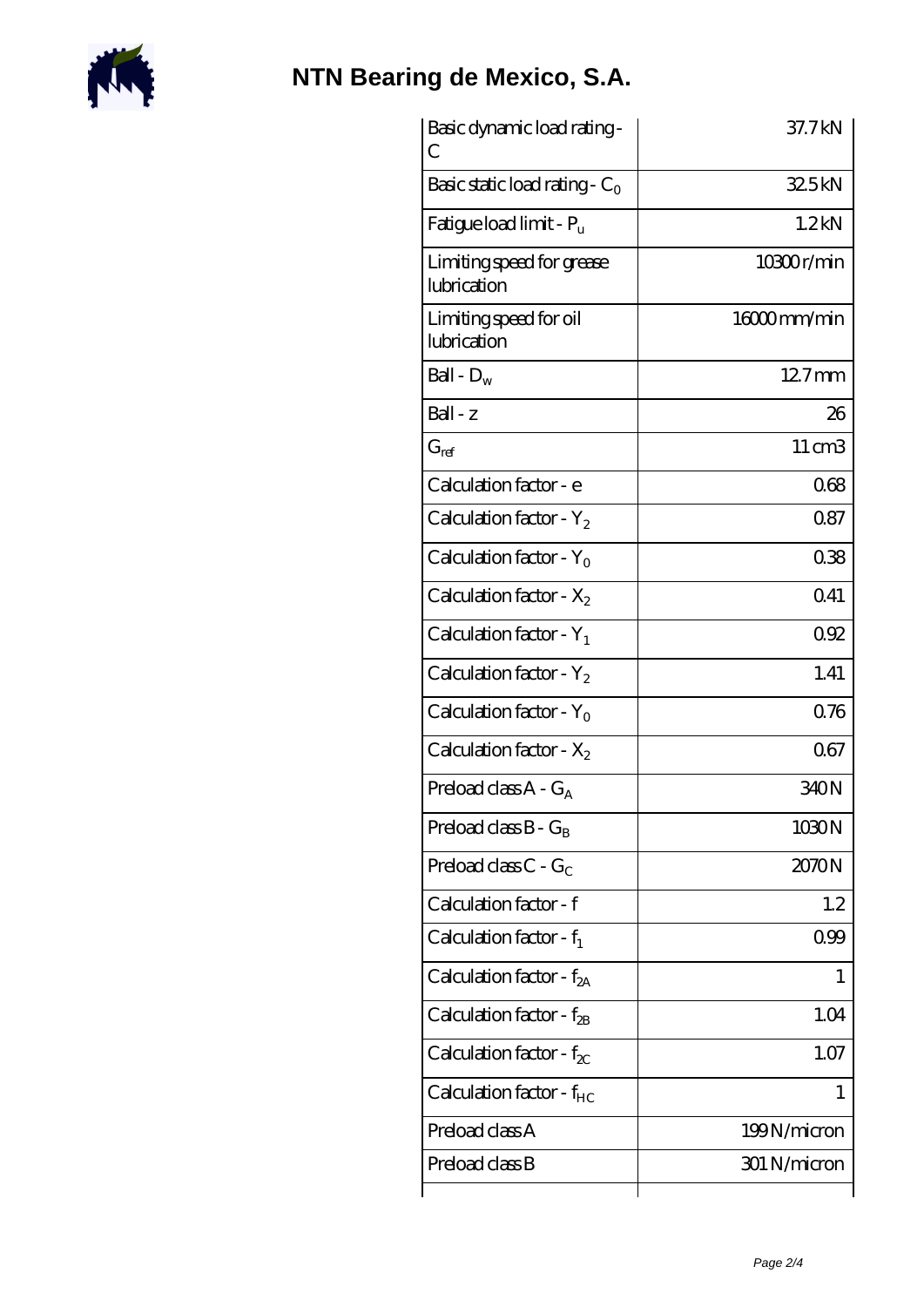

| Preload class C                                          | 397 N/micron        |
|----------------------------------------------------------|---------------------|
| $d_1$                                                    | $1224$ mm           |
| $\mathrm{d}_2$                                           | 119mm               |
| $D_1$                                                    | 137.51 mm           |
| $C_1$                                                    | 109mm               |
| $C_2$                                                    | 35 <sub>mm</sub>    |
| $C_3$                                                    | 3mm                 |
| $r_{1,2}$ min.                                           | $1.1 \,\mathrm{mm}$ |
| $r_{34}$ min.                                            | 06 <sub>mm</sub>    |
| $d_a$ min.                                               | 116mm               |
| $d_b$ min.                                               | 1132mm              |
| $D_a$ max.                                               | 144mm               |
| $D_{\rm b}$ max.                                         | 1468mm              |
| $r_a$ max.                                               | $1 \,\mathrm{mm}$   |
| $rb$ max.                                                | 06 <sub>mm</sub>    |
| $d_{n}$                                                  | 125.4mm             |
| Basic dynamic load rating C                              | 37.7kN              |
| Basic static load rating $C_0$                           | 325kN               |
| Fatigue load limit $P_u$                                 | 1.18kN              |
| Attainable speed for grease<br>lubrication               | 10300r/min          |
| Attainable speed for oil-air<br>lubrication              | 16000r/min          |
| Ball diameter $D_w$                                      | $127$ mm            |
| Number of balls z                                        | 26                  |
| Reference grease quantity<br>$\mathrm{G}_{\mathrm{ref}}$ | $11 \text{ cm}^3$   |
| Preload class $A G_A$                                    | 340N                |
| Static axial stiffness, preload<br>classA                | 199N/μ m            |
| Preload class $BG_B$                                     | 1030N               |
| Static axial stiffness, preload<br>classB                | 301 N/μ m           |
| Preload class C $G_C$                                    | 2070N               |
|                                                          |                     |